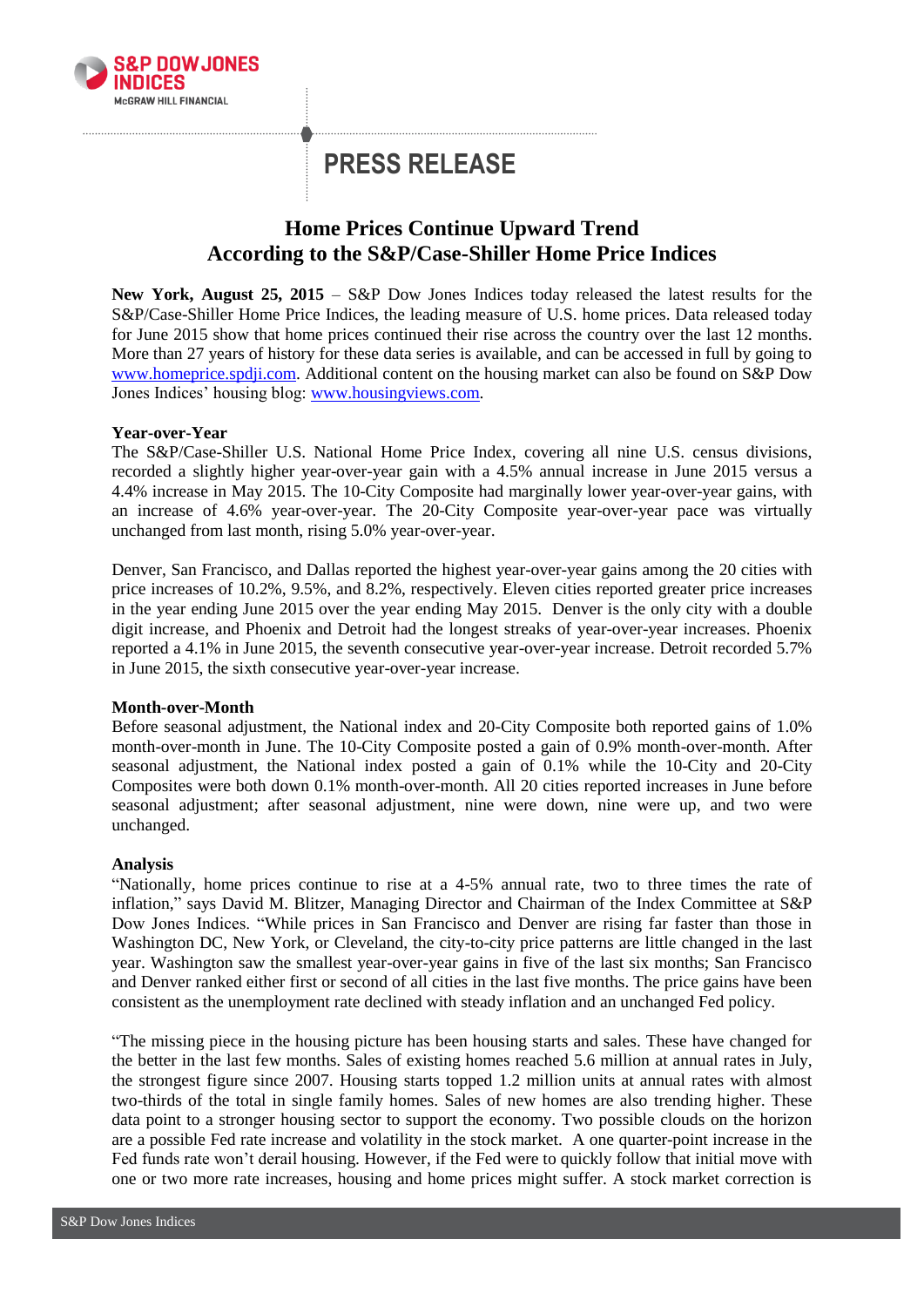unlikely to do much damage to the housing market; a full blown bear market dropping more than 20% would present some difficulties for housing and for other economic sectors."

### **Graphical Representations of the U.S. Housing Market**

Chart 1 below depicts the annual returns of the U.S. National, the 10-City Composite and the 20-City Composite Home Price Indices. The S&P/Case-Shiller U.S. National Home Price Index, which covers all nine U.S. census divisions, recorded a 4.5% annual gain in June 2015. The 10- and 20-City Composites reported year-over-year increases of 4.6% and 5.0%.

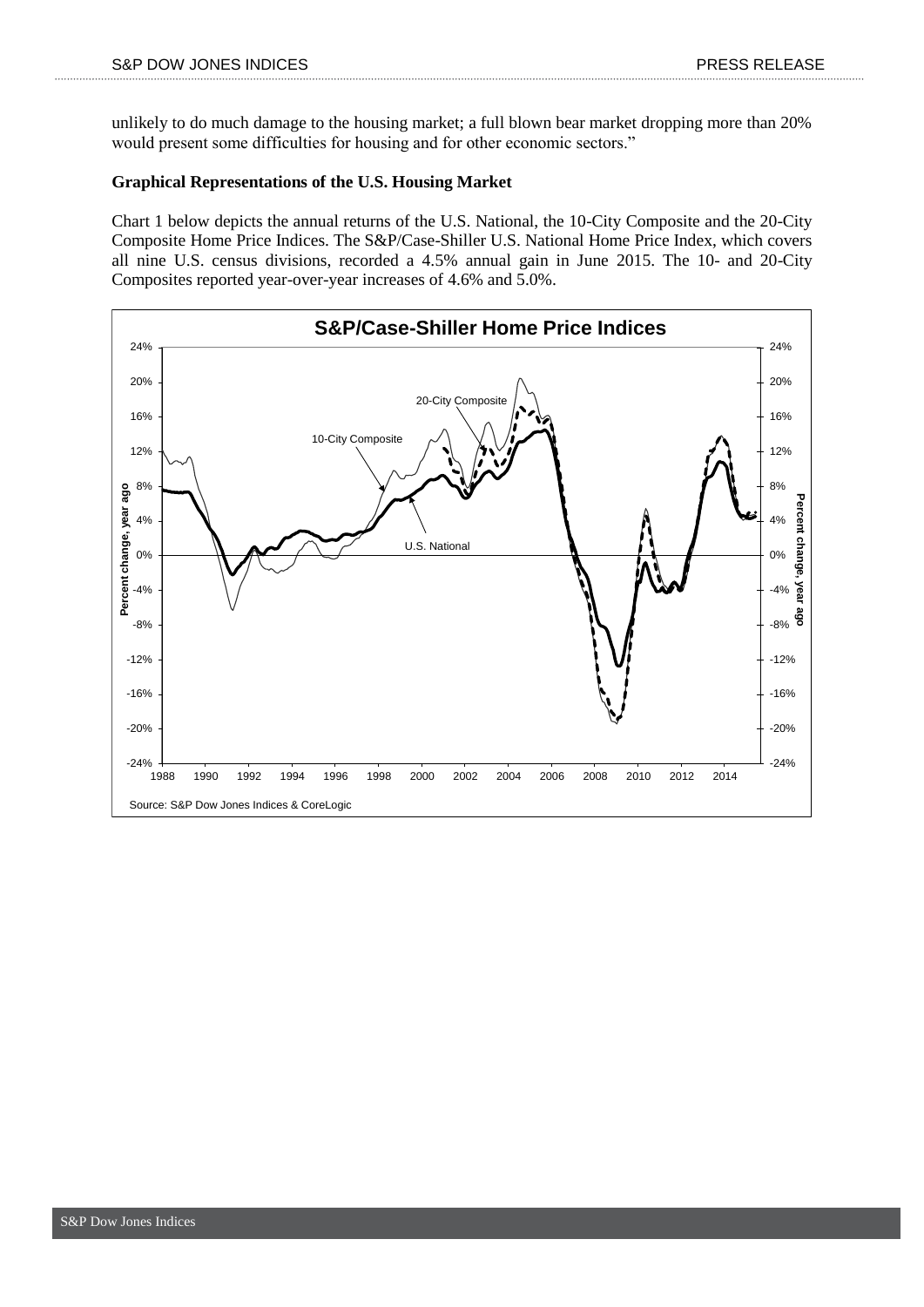Chart 2 below shows the index levels for the U.S. National, 10-City and 20-City Composite Indices. As of June 2015, average home prices for the MSAs within the 10-City and 20-City Composites are back to their winter 2005 levels. Measured from their June/July 2006 peaks, the peak-to-current decline for both Composites is approximately 12-14%. Since the March 2012 lows, the 10-City and 20-City Composites have recovered 33.8% and 34.9%.



**S&P/Case-Shiller Home Price Indices**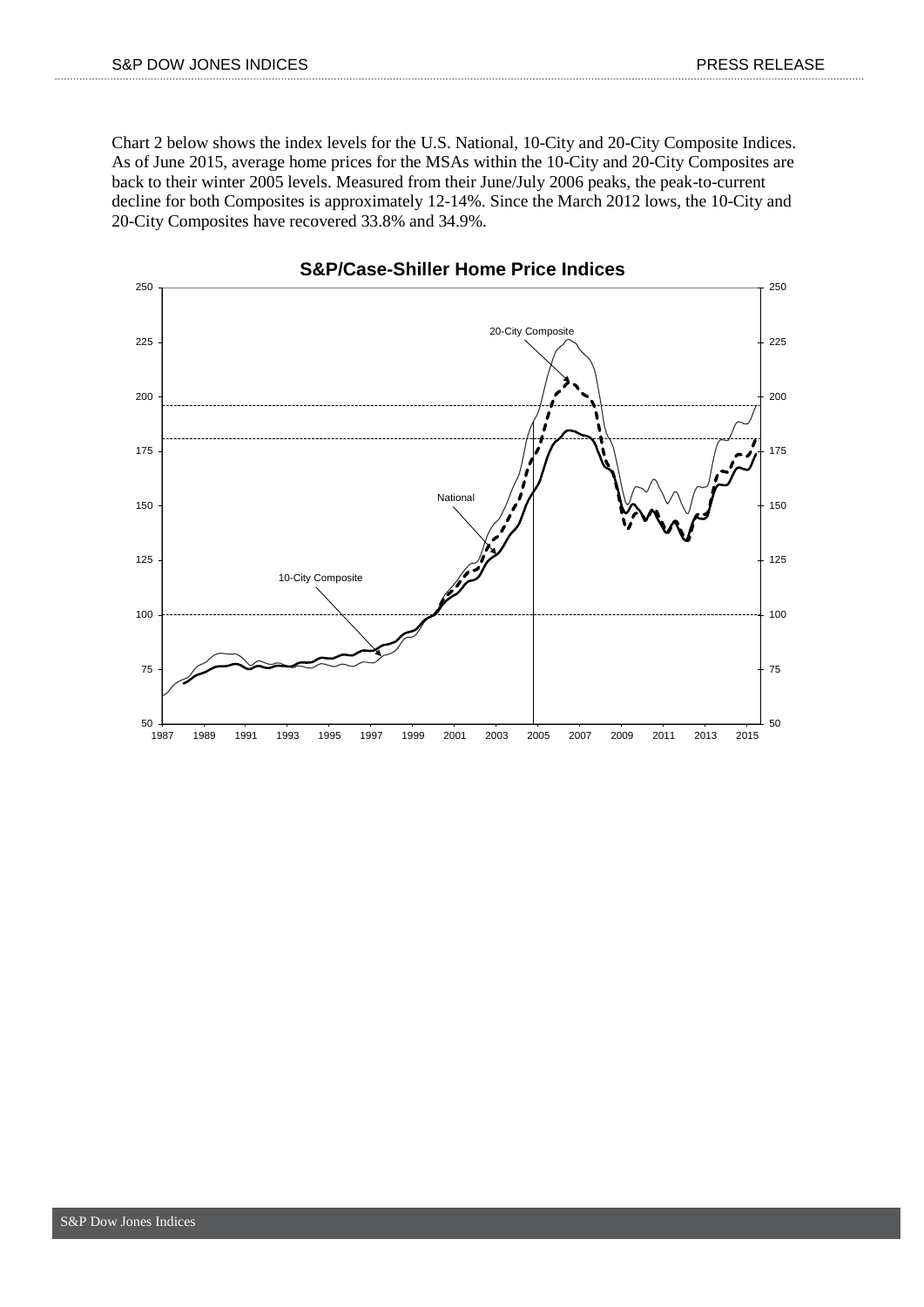Table 1 below summarizes the results for June 2015. The S&P/Case-Shiller Home Price Indices are revised for the prior 24 months, based on the receipt of additional source data.

|                   | <b>June 2015</b> | June/May   | May/April  | 1-Year     |
|-------------------|------------------|------------|------------|------------|
| Metropolitan Area | Level            | Change (%) | Change (%) | Change (%) |
| Atlanta           | 124.86           | 1.3%       | 1.4%       | 5.4%       |
| <b>Boston</b>     | 182.04           | 1.5%       | 1.5%       | 3.3%       |
| Charlotte         | 134.32           | 0.6%       | 0.7%       | 5.2%       |
| Chicago           | 131.72           | 0.7%       | 1.2%       | 1.4%       |
| Cleveland         | 109.63           | 1.5%       | 1.6%       | 2.8%       |
| Dallas            | 151.59           | 0.9%       | 1.0%       | 8.2%       |
| Denver            | 170.09           | 1.3%       | 1.1%       | 10.2%      |
| Detroit           | 102.87           | 1.8%       | 1.5%       | 5.7%       |
| Las Vegas         | 143.30           | 0.8%       | 1.5%       | 6.1%       |
| Los Angeles       | 237.54           | 0.9%       | 1.2%       | 6.3%       |
| Miami             | 200.66           | 0.3%       | 0.8%       | 7.7%       |
| Minneapolis       | 146.06           | 1.2%       | 1.1%       | 3.4%       |
| New York          | 179.98           | 1.2%       | 1.2%       | 2.8%       |
| Phoenix           | 152.91           | 0.9%       | 0.8%       | 4.1%       |
| Portland          | 182.14           | 1.5%       | 1.4%       | 7.8%       |
| San Diego         | 212.40           | 0.3%       | 0.9%       | 4.6%       |
| San Francisco     | 214.53           | 0.4%       | 1.3%       | 9.5%       |
| Seattle           | 182.48           | 1.1%       | 1.4%       | 7.4%       |
| Tampa             | 169.81           | 0.3%       | 0.7%       | 5.4%       |
| Washington        | 213.61           | 1.1%       | 0.7%       | 1.6%       |
| Composite-10      | 195.89           | 0.9%       | 1.1%       | 4.6%       |
| Composite-20      | 180.88           | 1.0%       | 1.1%       | 5.0%       |
| U.S. National     | 173.84           | 1.0%       | 1.2%       | 4.5%       |

*Source: S&P Dow Jones Indices and CoreLogic*

*Data through June 2015*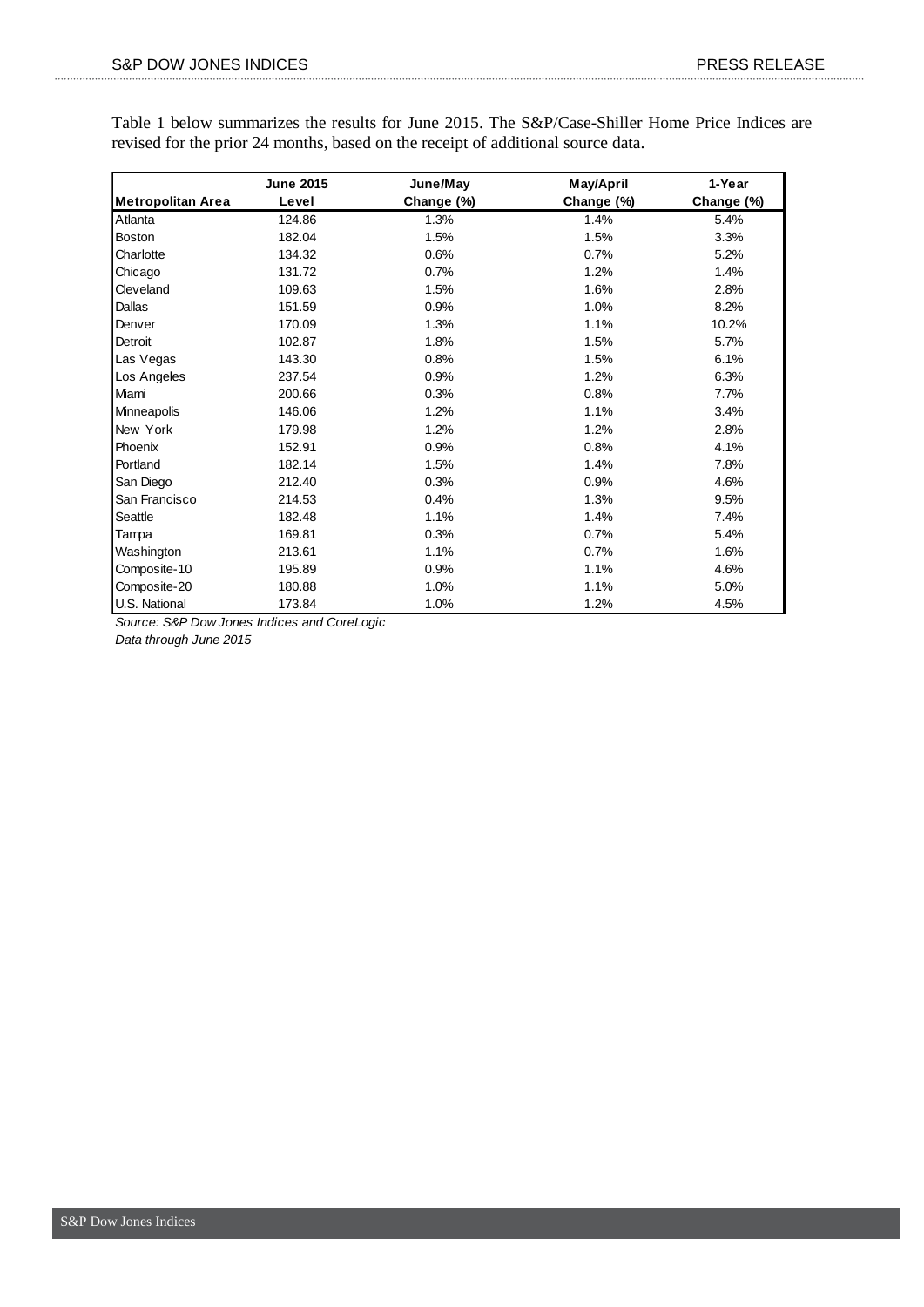Table 2 below shows a summary of the monthly changes using the seasonally adjusted (SA) and nonseasonally adjusted (NSA) data. Since its launch in early 2006, the S&P/Case-Shiller Home Price Indices have published, and the markets have followed and reported on, the non-seasonally adjusted data set used in the headline indices. For analytical purposes, S&P Dow Jones Indices publishes a seasonally adjusted data set covered in the headline indices, as well as for the 17 of 20 markets with tiered price indices and the five condo markets that are tracked.

|                          | June/May Change (%) |         | May/April Change (%) |         |
|--------------------------|---------------------|---------|----------------------|---------|
| <b>Metropolitan Area</b> | <b>NSA</b>          | SA      | <b>NSA</b>           | SA      |
| Atlanta                  | 1.3%                | $-0.5%$ | 1.4%                 | $-0.6%$ |
| <b>Boston</b>            | 1.5%                | 0.1%    | 1.5%                 | $-0.3%$ |
| Charlotte                | 0.6%                | $-0.2%$ | 0.7%                 | 0.0%    |
| Chicago                  | 0.7%                | $-1.7%$ | 1.2%                 | $-0.8%$ |
| Cleveland                | 1.5%                | 0.0%    | 1.6%                 | 0.0%    |
| Dallas                   | 0.9%                | 0.1%    | 1.0%                 | $-0.1%$ |
| Denver                   | 1.3%                | 0.3%    | 1.1%                 | 0.1%    |
| Detroit                  | 1.8%                | $-0.4%$ | 1.5%                 | 0.0%    |
| Las Vegas                | 0.8%                | 0.3%    | 1.5%                 | 0.9%    |
| Los Angeles              | 0.9%                | 0.2%    | 1.2%                 | 0.1%    |
| Miami                    | 0.3%                | 0.0%    | 0.8%                 | 0.1%    |
| Minneapolis              | 1.2%                | $-0.8%$ | 1.1%                 | $-0.4%$ |
| New York                 | 1.2%                | $-0.3%$ | 1.2%                 | 0.1%    |
| Phoenix                  | 0.9%                | 0.3%    | 0.8%                 | 0.2%    |
| Portland                 | 1.5%                | 0.5%    | 1.4%                 | 0.3%    |
| San Diego                | 0.3%                | $-0.2%$ | 0.9%                 | 0.2%    |
| San Francisco            | 0.4%                | $-0.4%$ | 1.3%                 | $-0.6%$ |
| Seattle                  | 1.1%                | 0.2%    | 1.4%                 | $-0.1%$ |
| Tampa                    | 0.3%                | $-0.7%$ | 0.7%                 | $-0.3%$ |
| Washington               | 1.1%                | 0.1%    | 0.7%                 | $-0.5%$ |
| Composite-10             | 0.9%                | $-0.1%$ | 1.1%                 | $-0.1%$ |
| Composite-20             | 1.0%                | $-0.1%$ | 1.1%                 | $-0.1%$ |
| U.S. National            | 1.0%                | 0.1%    | 1.2%                 | 0.1%    |

*Source: S&P Dow Jones Indices and CoreLogic*

*Data through June 2015*